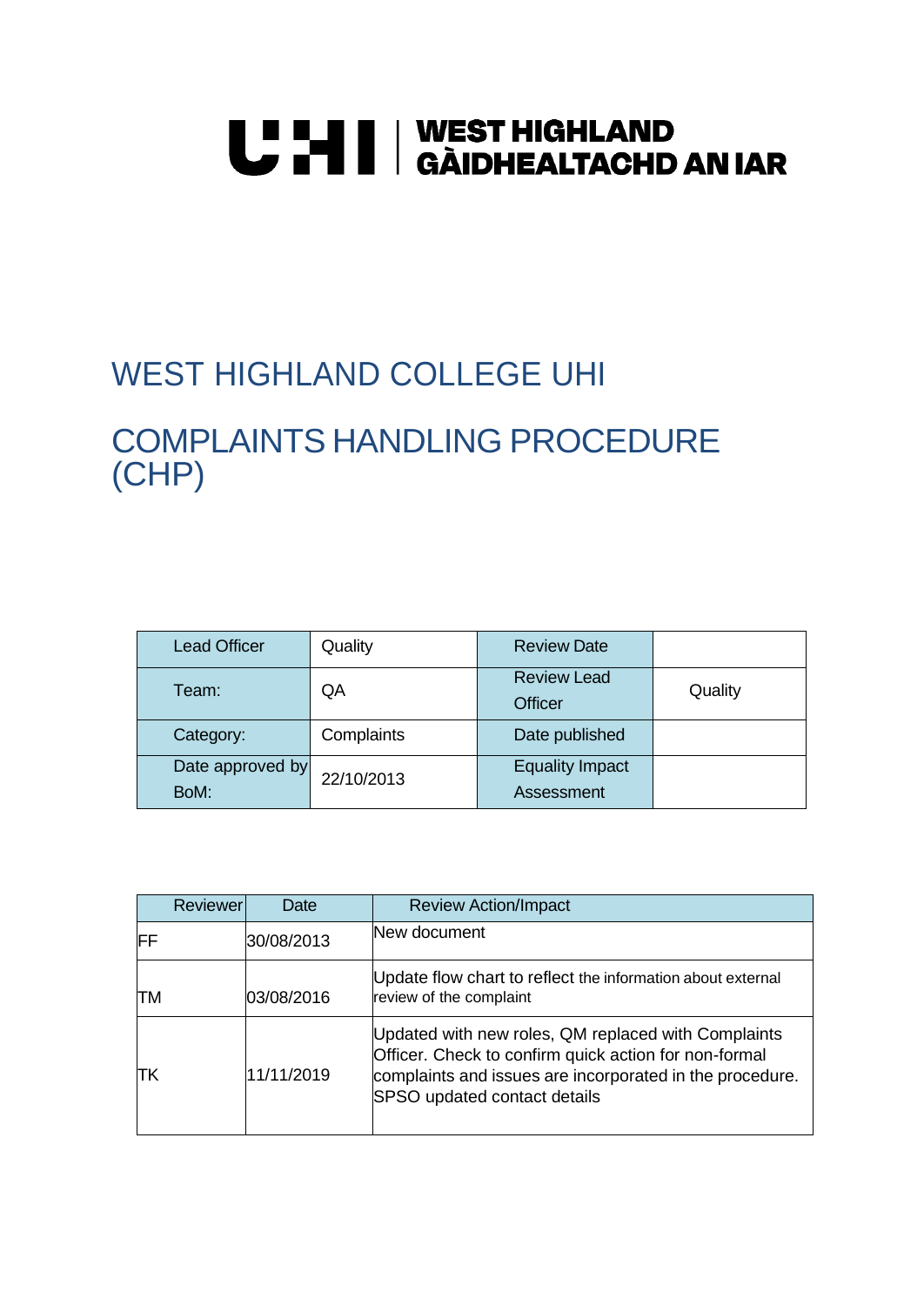# <span id="page-1-0"></span>West Highland College UHI Complaints Handling Procedure

#### **Foreword**

*Our Complaints Handling Procedure reflects our commitment to valuing complaints. Our aim is to resolve issues of dissatisfaction as close to the initial point of contact as possible and to conduct thorough and fair investigations of complaints so that, where appropriate, we can make evidence-based decisions on the facts of each individual case.*

*Resolving complaints early saves time and resource and contributes to the overall efficiency of the College. Concentrating on achieving an early resolution of a complaint as close to the point of contact as possible will free up the time of academic and support staff and ultimately contribute to the continued positive experience of our students and members of the public.*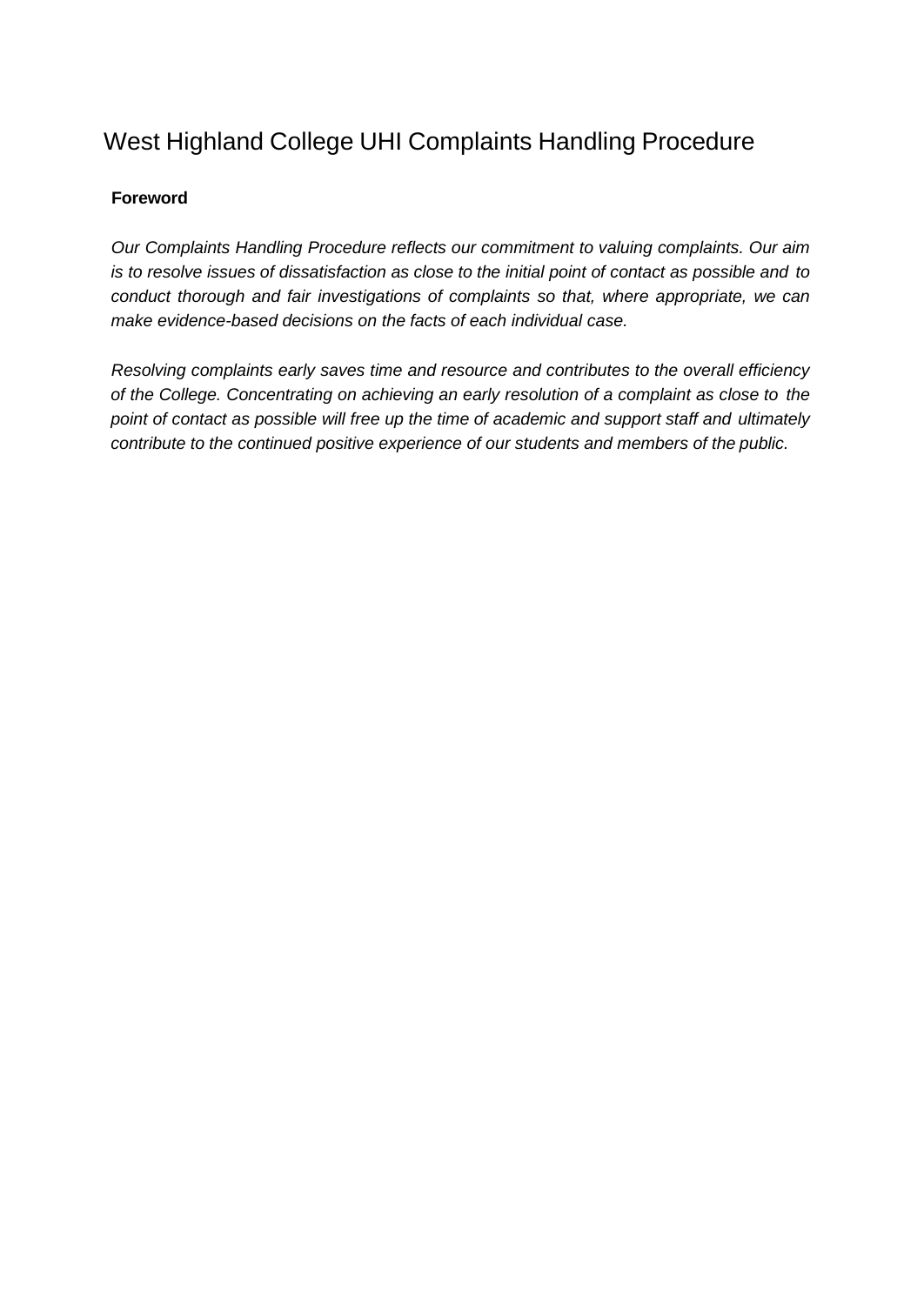# **Contents**

| Complaints involving more that on academic partner, department or faculty 5                |  |
|--------------------------------------------------------------------------------------------|--|
| Complaints involving other organisations or contractors who provide a service on behalf of |  |
|                                                                                            |  |
|                                                                                            |  |
| Stage One: frontline resolution - to be completed within 5 working days 8                  |  |
|                                                                                            |  |
|                                                                                            |  |
| What the College will do when it receives a complaint for investigation  9                 |  |
|                                                                                            |  |
|                                                                                            |  |
|                                                                                            |  |
|                                                                                            |  |
|                                                                                            |  |
|                                                                                            |  |
|                                                                                            |  |
|                                                                                            |  |
|                                                                                            |  |
|                                                                                            |  |
|                                                                                            |  |
|                                                                                            |  |
|                                                                                            |  |
|                                                                                            |  |
|                                                                                            |  |
|                                                                                            |  |
|                                                                                            |  |
|                                                                                            |  |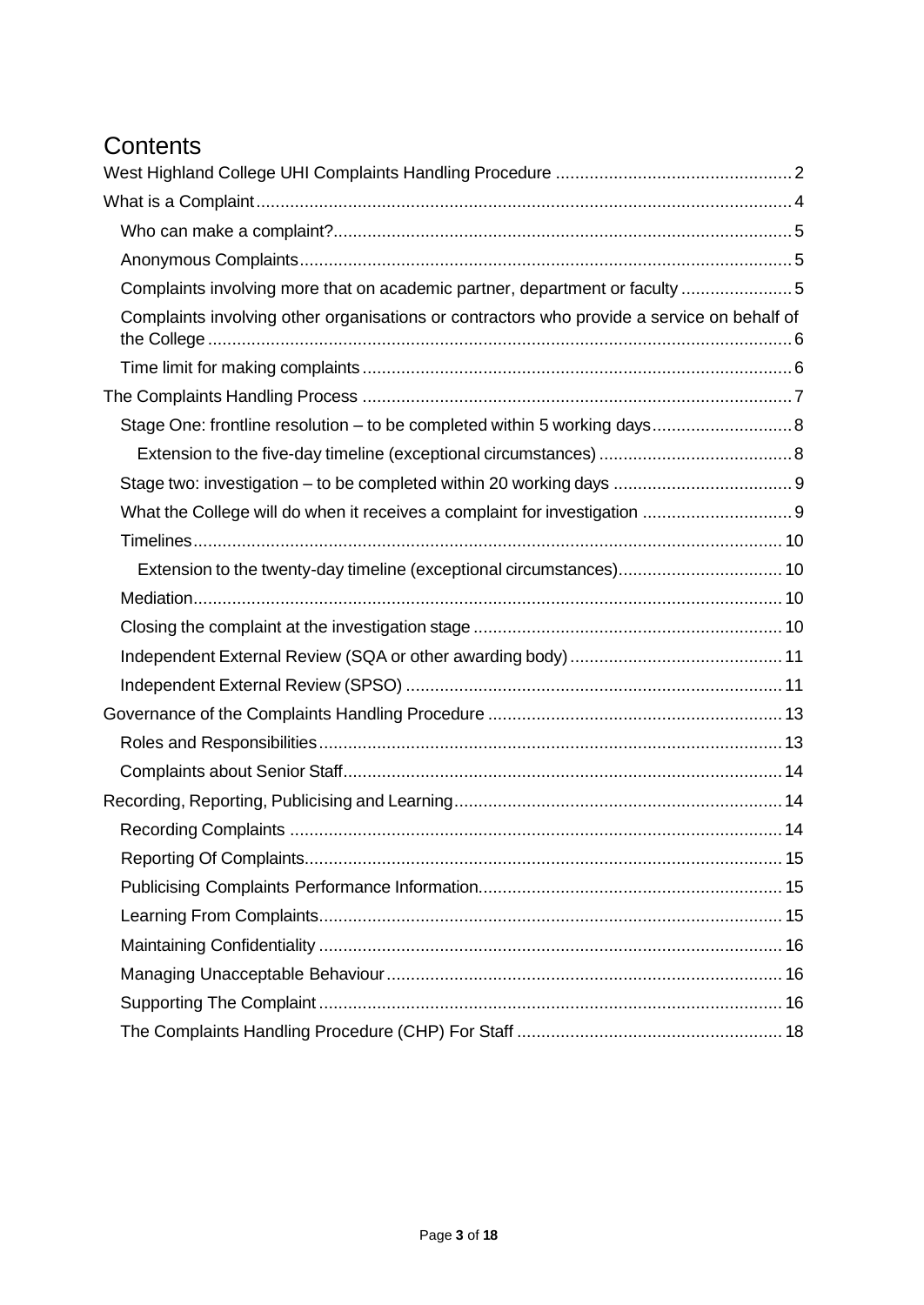# <span id="page-3-0"></span>What is a Complaint

For the purpose of this procedure, a complaint may be defined as:

*'An expression of dissatisfaction by one or more individuals about the standard of service, action or lack of action by or on behalf of the College.'*

A complaint may relate to:

- the quality and standard of service
- failure to provide a service
- the quality of College facilities and/or learning resources
- accessibility to College buildings
- treatment by or attitude of a staff member, student or contractor
- inappropriate behaviour by a staff member, student or contractor
- the failure of the College to follow an appropriate administrative process
- dissatisfaction with the College's policy, although it is recognised that policy is set at the discretion of the College

The definition of a complaint is very broad and the list above is not exhaustive. However, not every concern raised with the College is a complaint.

For example, the following **are not complaints:**

- a routine, first-time request for a service
- a request under the Freedom of Information (Scotland) Act or Data Protection Act
- a request for information or an explanation of policy or practice
- a response to an invitation to provide feedback through a formal mechanism such as a questionnaire or committee membership will generally not be treated as a complaint
- disagreement with a decision where a right of appeal exists e.g. the academic appeal process
- a request for compensation only
- an insurance claim
- an issue which is being, or has been, considered by a court or tribunal
- an attempt to have a complaint reconsidered where the College's procedure has been completed and a decision has been issued
- a grievance by a member of staff which is eligible for handling through the grievance procedure
- an appeal about an academic judgement on assessment or admission.

These issues will be dealt with under the alternative appropriate processes rather than under the CHP. It should be noted, however, that some situations can involve a combination of issues, some are complaints and others are not, and each case will be assessed on a case by case basis.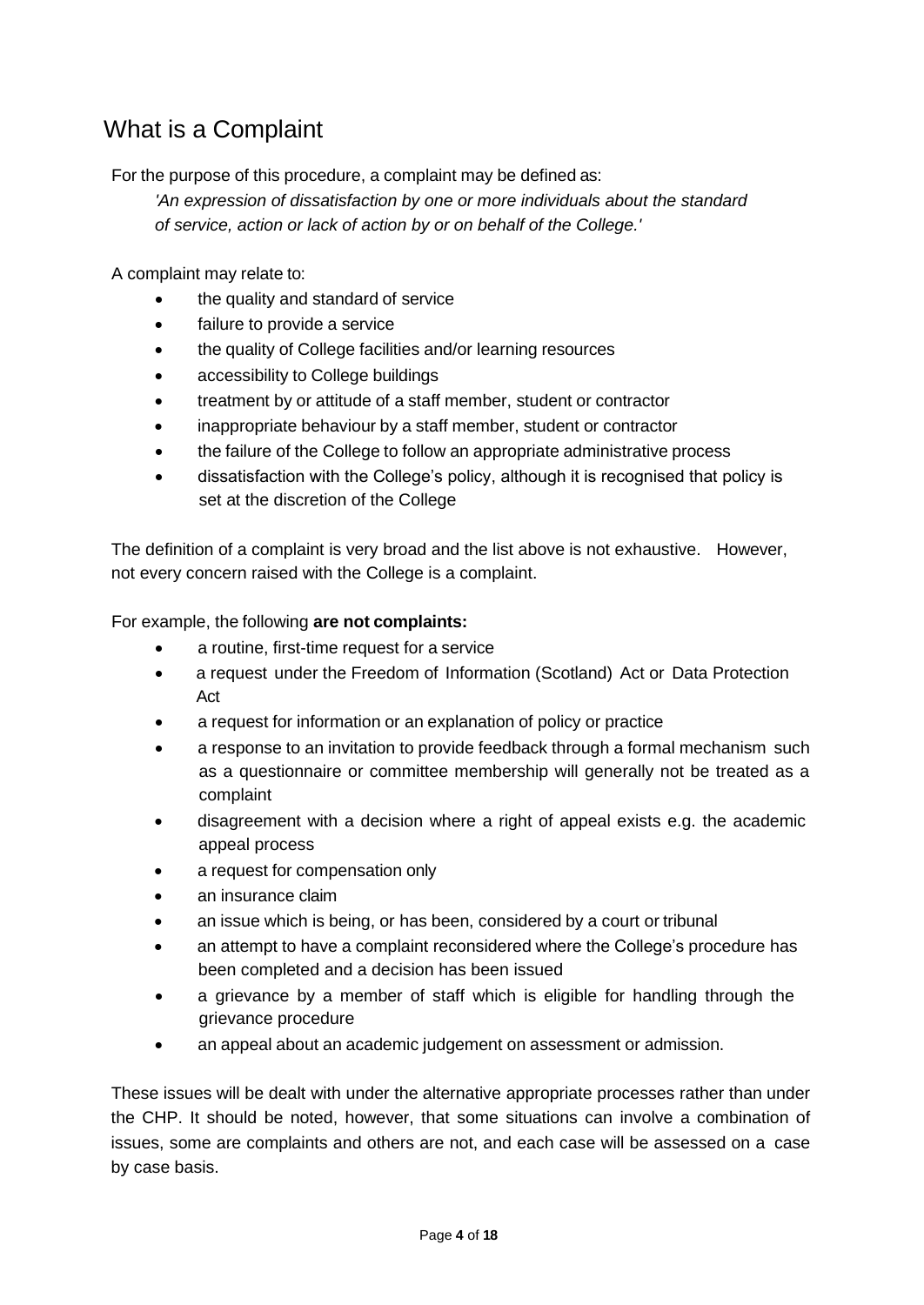For information on West Highland College UHI policies and procedures use the link below: <https://www.whc.uhi.ac.uk/about-us/governance/policies/>

# <span id="page-4-0"></span>**Who can make a complaint?**

This CHP covers complaints from anyone who receives, requests or is affected by our services. *This includes, although is not limited to:*

- *a student's experience during their time at the College (all referred to as 'students' through the remainder of this document);*
- *members of the public, where they have a complaint about matters which are (or which were at the time the issue arose) the responsibility of the College; and*
- *members of the public who are applying for admission to the College and whose complaint does not relate to academic judgement.*

The basic processes for investigating complaints are the same for students, members of the public and applicants to the College.

Sometimes individuals may be unable or reluctant to make a complaint on their own. The College will accept complaints brought by third parties, as long as the individual affected has given their personal consent under the requirements of the Data Protection Act (1998). This usually means that the individual affected must give clear written authority for the third party to act on their behalf. Complaints made by a third party with the explicit permission of the complainant will be dealt with according to the same timescales.

# <span id="page-4-1"></span>**Anonymous Complaints**

Complaints submitted anonymously will only be considered if there is enough information in the complaint to enable the College to make further enquiries. If, however, an anonymous complaint does not provide enough information to enable us to take further action, we may decide not to pursue it further. However, the College may give consideration to the issues raised, and will record the complaint so that corrective action can be taken as appropriate.

*Any decision not to pursue an anonymous complaint must be authorised by the manager of the member of staff dealing with the complaint. If an anonymous complaint contains serious allegations, it should be referred to the manager of the member of staff dealing with the complaint immediately.*

# <span id="page-4-2"></span>**Complaints involving more that on academic partner, department or faculty**

If a complaint relates to the actions of two or more academic partners or faculties, the staff member receiving the complaint must confer with the other area(s) to decide who will take the lead on the complaint. The complainant will be told to whom the complaint is being passed and given their contact details. Coordination may still be required between different areas of the College to ensure that the complaint is fully addressed in a single response. The nature of the complaint may also require parallel procedures to be initiated (such as academic appeal or disciplinary procedures).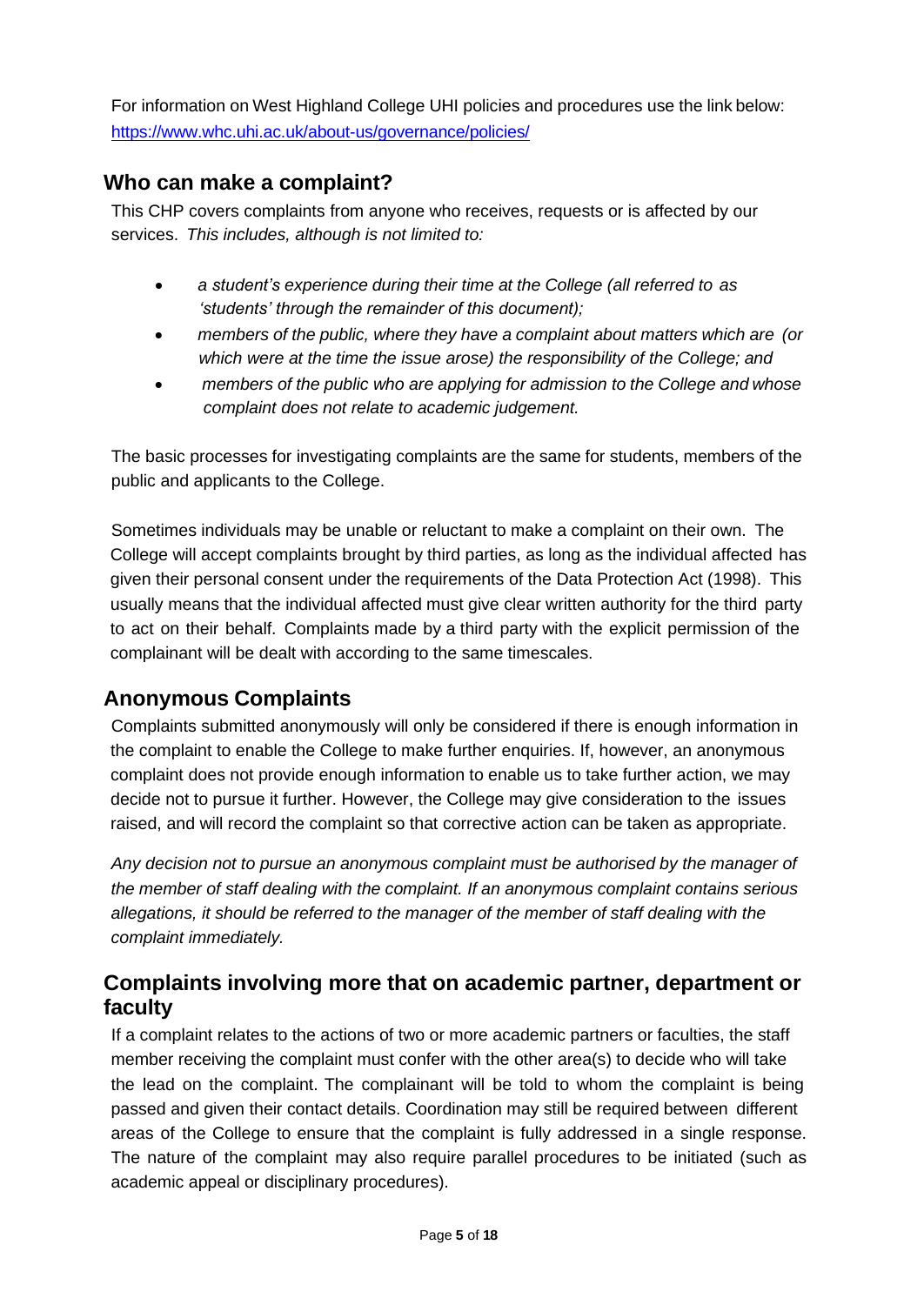# <span id="page-5-0"></span>**Complaints involving other organisations or contractors who provide a service on behalf of the College**

If an individual complains to the College about the service of another organisation, but the College has no involvement in the issue, the individual should be advised to contact the appropriate organisation directly

Where a complaint relates to a College service and the service of another organisation the complaint must be handled through the CHP. In particular, the same timescales will apply. This relates to complaints that involve services provided on the College's behalf (such as other institutions and contractors) or to those provided by a separate organisation (such as awards agencies). If enquiries to an outside organisation in relation to the complaint are required, care must be taken to comply with Data Protection legislation and the guidance on handling personal information. Such complaints may include, for example:

- a complaint made in relation to provision of third-party services, e.g. IT systems.
- a complaint made about a service that is contracted out e.g. catering services.
- a complaint made to the College about a student loan where the dissatisfaction relates to the service we have provided and the service the Student Awards Agency for Scotland has provided.

# <span id="page-5-1"></span>**Time limit for making complaints**

Complaints should be raised with the College as soon as problems arise to enable prompt investigation and swift resolution. This CHP sets a time limit of **six months** to raise a complaint with the College, starting from when the complainant first became aware of the problem, unless there are special circumstances for requesting consideration of a complaint beyond this time.

Beyond the six-month time limit, the College will exercise discretion in the way that the time limit is applied. This will take account of the time limit within which a member of the public can normally ask the SPSO to consider complaints, which is **twelve months** from when the person first became aware of the issue about which they are complaining.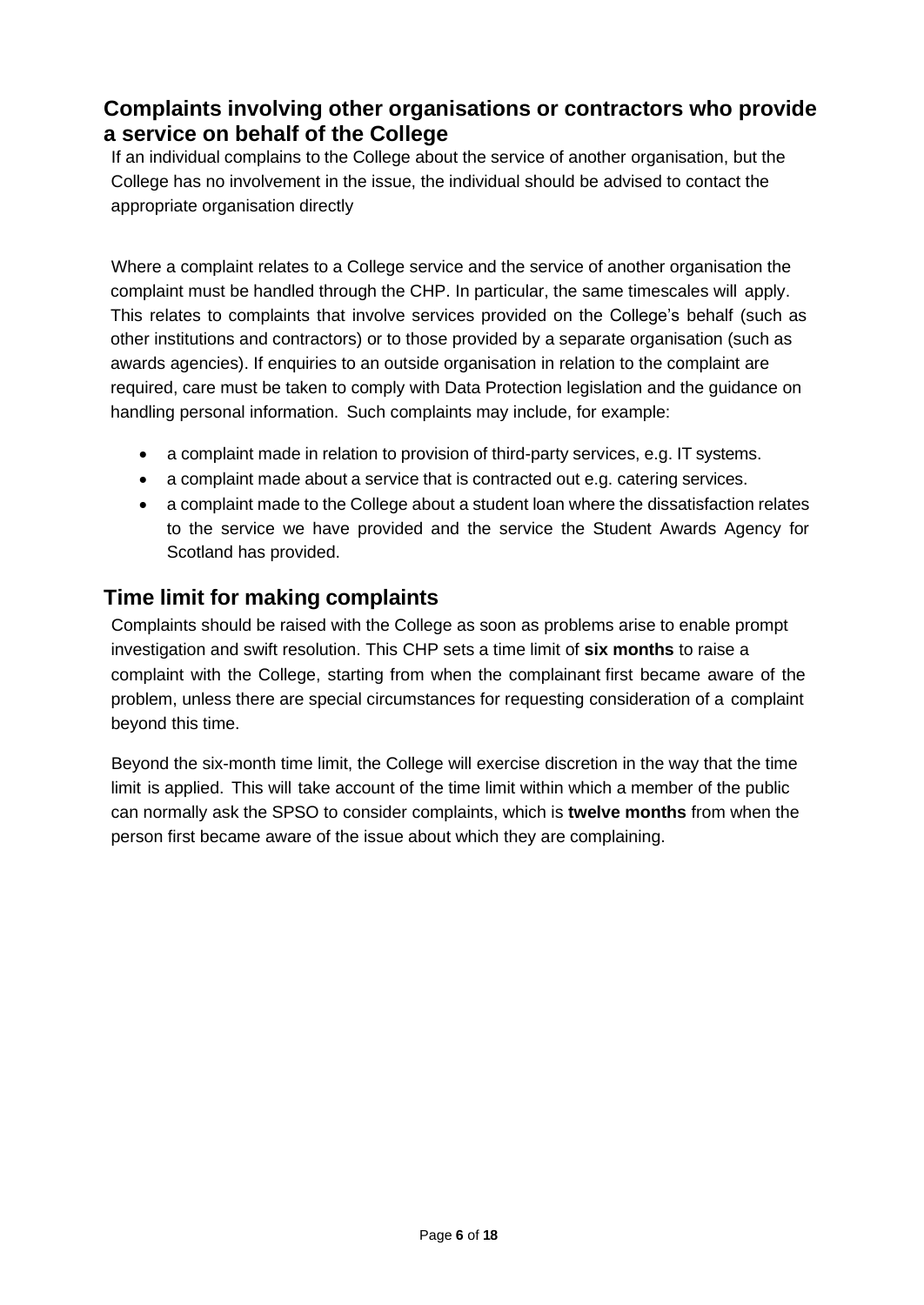# <span id="page-6-0"></span>The Complaints Handling Process

The CHP is intended to provide a quick, simple and streamlined process with a strong focus on early resolution by empowered and well-trained staff.

The procedure involves up to two stages:

**1 Frontline resolution** seeks to resolve straightforward complaints swiftly and effectively at the point at which the complaint is made, or as close to that point as possible.

**2 Investigation** is appropriate where a complainant is dissatisfied with the outcome of frontline resolution, or where frontline resolution is not possible or appropriate due to the complexity or seriousness of the case.

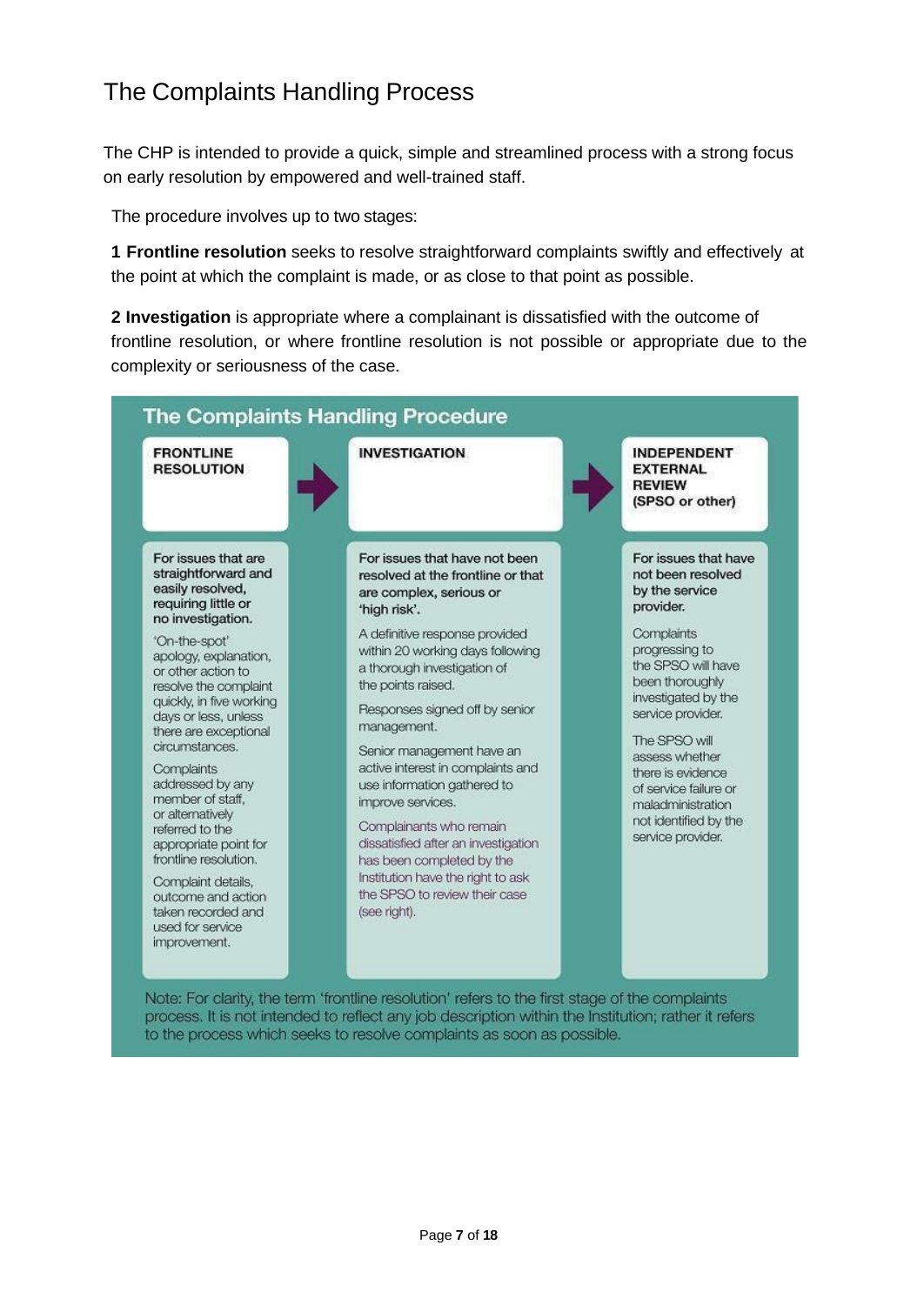# <span id="page-7-0"></span>**Stage One: frontline resolution – to be completed within 5 working days**

Anyone who has a complaint is encouraged to raise it initially at the point of, or as close to the point of, becoming aware of it as possible and to raise it with the department in which the issue arose. Complaints at this stage may be face-to-face, by phone, in writing or by email.

The purpose of frontline resolution is to attempt to resolve as quickly as possible complaints which are straightforward and require little or no investigation. Complaints at this stage of the process may be addressed by **any** relevant member of the College's staff and may be handled by way of a face-to-face discussion with the complainant, or by asking n appropriate member of staff to deal with the complaint.

Members of staff to whom complaints are made will consider some key questions:

- Is this a complaint or should the individual be referred to another procedure?
- What specifically is the complaint (or complaints) about and which area(s) of the College is /are involved?
- What outcome is the complainant hoping for and can it be achieved?
- Is this complaint straightforward and likely to be resolved with little or no investigation?
- Can the complaint be resolved on the spot by providing an apology or explanation or alternative solution as appropriate?
- Can another member of staff assist in seeking a frontline resolution?
- What assistance can be provided to the complainant in taking this forward?

Resolution may be achieved by providing an on-the-spot explanation of why the issue occurred and/or an apology and, where possible, what will be done to stop it happening again.

If responsibility for the issue being complained about lies in the staff member's area of work, every attempt will be made to resolve the problem at source. If responsibility lies elsewhere, the staff member receiving the complaint will liaise with the relevant area rather than simply passing the complainant on to another office.

The outcome of the frontline resolution will be communicated to the complainant. This may be face-to-face, by telephone, in writing or by e mail. There is no further requirement to send out further written communication to the complainant, although you may decide to do so. The response to the complainant must address all the topics for which the College is responsible and explain the reasons for the decision.

Once a decision is made, a record of the complaint and the decisions reached must be sent to the Complaints Officer for updating the recording system. The complaint will then be closed.

# <span id="page-7-1"></span>Extension to the five-day timeline (exceptional circumstances)

In exceptional circumstances, a short extension of time may be allowed to increase the possibility of resolving the complaint at the frontline resolution stage. Where an extension is required, this must be authorised by the manager of the member of staff dealing with the complaint. The complainant must also be told of the exceptional circumstances for extending the deadline and advised of the new timescale for resolution. The maximum extension which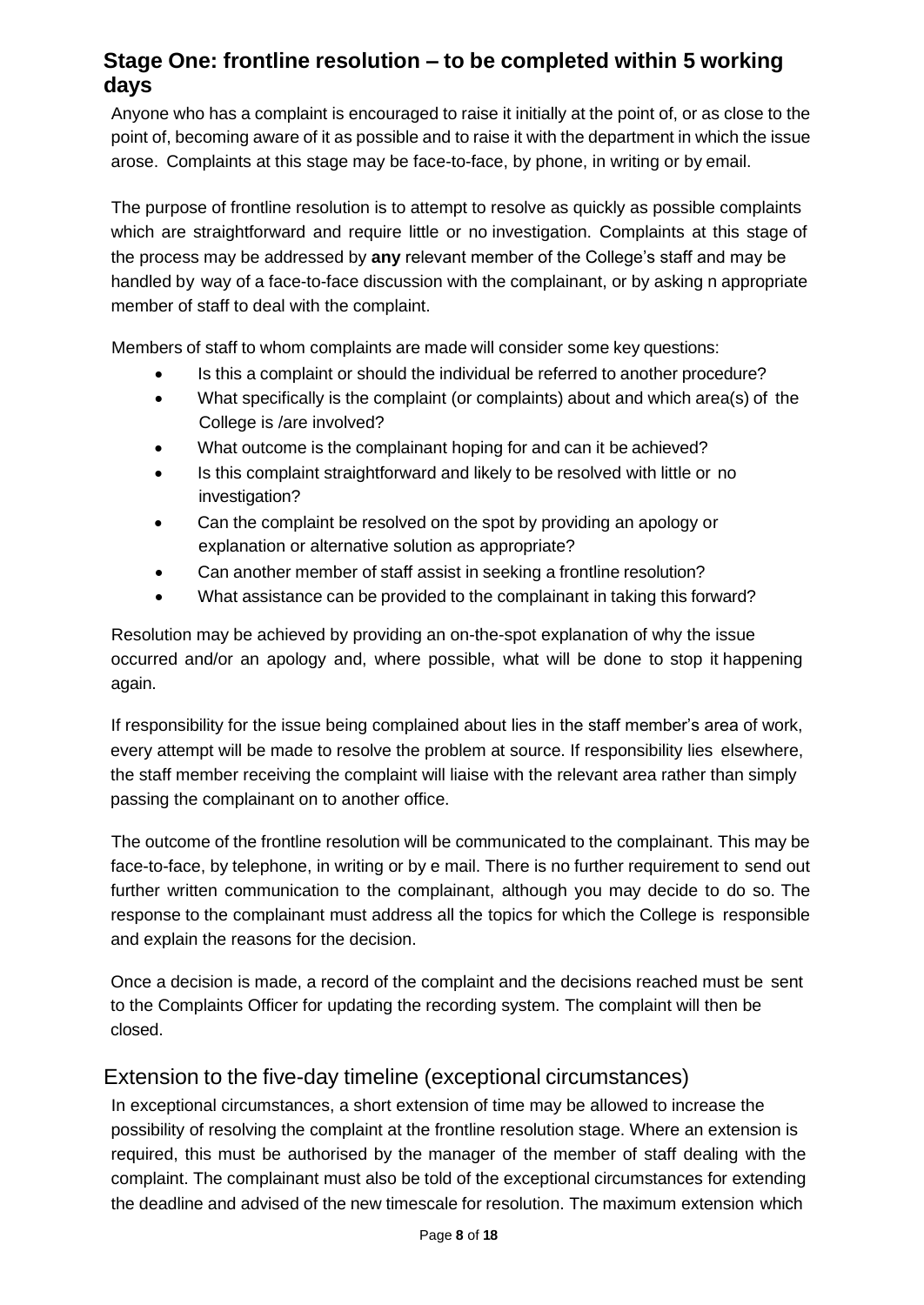can be granted is 5 working days i.e. not more than 10 working days in total from the date of receipt of the complaint.

# <span id="page-8-0"></span>**Stage two: investigation – to be completed within 20 working days**

These complaints may already have been considered at the frontline resolution stage, or they may be complaints identified upon receipt as appropriate for immediate investigation.

A complaint will be moved to the investigation stage when:

- frontline resolution was attempted, but the complainant remains dissatisfied This may be after the case has been closed following the frontline resolution stage
- the complainant refuses to recognise or engage with the frontline resolution process and is insistent that the issue be addressed by a more senior officer
- the issues raised are complex and will require detailed investigation for example an issue regarding a networked programme
- the complaint relates to issues that have been identified by the College as high risk or high profile.

Special attention will be given to identifying complaints considered high risk /high profile, as these may require particular action or may raise critical issues requiring direct input from senior management. Potential high risk /high profile complaints may:

- involve a death or terminal illness
- involve serious service failure, for example major delays in service provision or repeated failures to provide a service
- generate significant and on-going press interest
- pose a serious operational risk to the College
- present issues of a highly sensitive nature.

A person can make a complaint in writing, in person, by telephone, by email or online or by having someone complain on their behalf. Where it is clear that a complaint will be immediately considered at the investigation stage, the complainant may be encouraged to complete the appropriate complaint form to provide full details of the complaint and any relevant documentation. If they choose not to write it down and would prefer to complain in person, the complaint form can be completed with them and a letter to confirm the scope of the complaint issued to them.

The purpose of conducting an investigation is to establish all of the facts relevant to the points made in the complaint and to provide a full, objective and proportionate response to the complainant that represents the College's definitive position.

# <span id="page-8-1"></span>**What the College will do when it receives a complaint for investigation**

The College will allocate the complaint to a Complaints Investigator (see section on Governance of the CHP). It is important to be clear from the start of the investigation stage exactly what is being investigated, and to ensure that both the complainant and the complaints investigator understand the scope of the investigation. In discussion with the complainant, three key questions should be considered: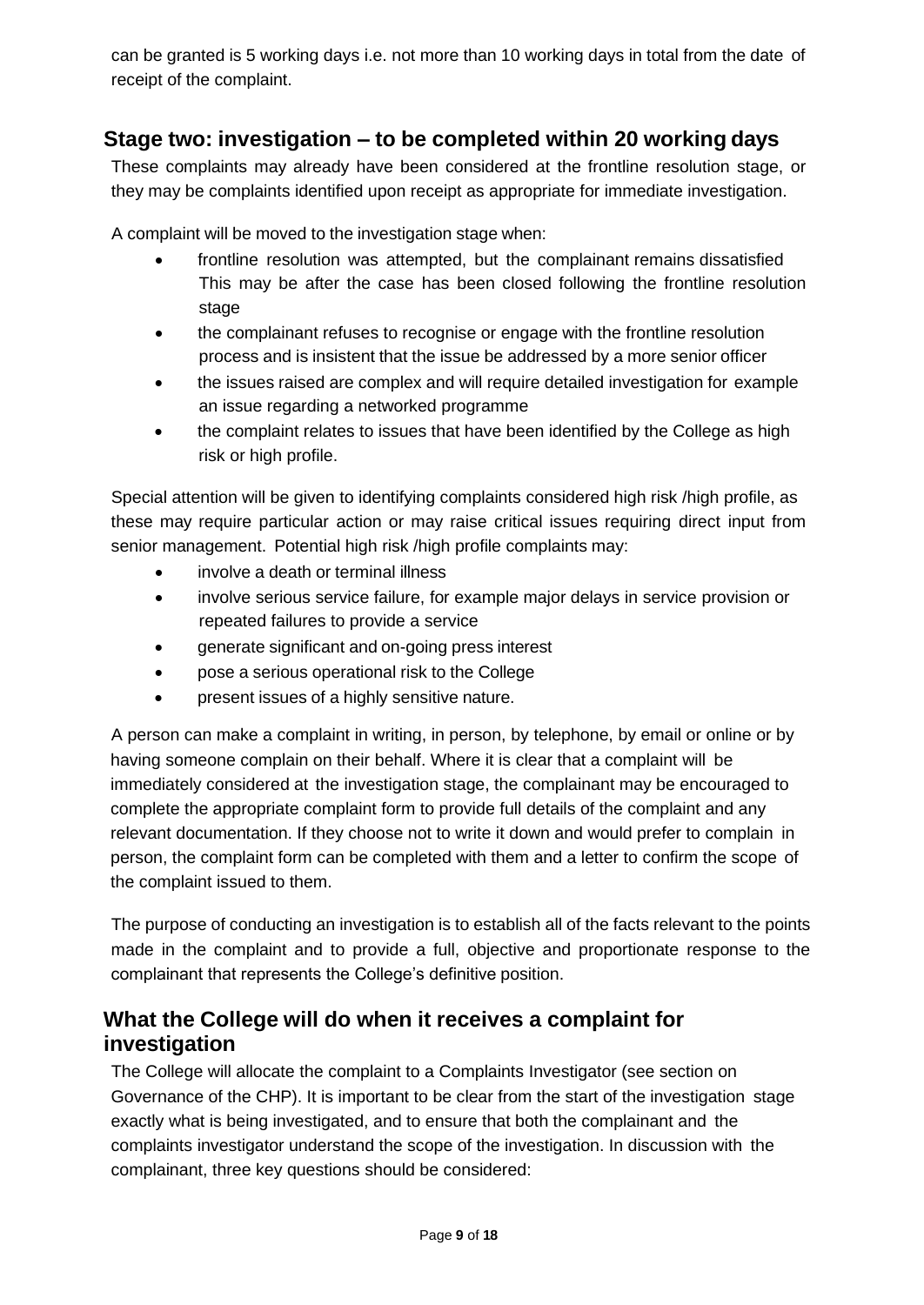- **1.** What specifically is the complaint (or complaints)?
- **2.** What does the complainant want to achieve by complaining?
- **3.** Do the complainant's expectations appear to be reasonable and achievable

If the complainant's expectations appear to exceed what the College can reasonably provide or are not within the College's power to provide, the complainant will be advised of this as soon as possible in order to manage expectations about possible outcomes.

Details of the complaint must be recorded on the system for recording complaints. Where the complaint has been through the frontline resolution stage this will be shown in the complaints log. At the conclusion of the investigation the log will be updated to reflect the final outcome and any action taken in response to the complaint.

# <span id="page-9-0"></span>**Timelines**

The following deadlines will be used for cases at the investigation stage of the CHP:

- complaints will be acknowledged in writing within 3 working days
- the College will provide a full response to the complaint as soon as possible but not later than 20 working days from the time that the complaint was received for investigation.

# <span id="page-9-1"></span>Extension to the twenty-day timeline (exceptional circumstances)

Not all investigations will be able to meet this deadline; for example some complaints are so complex that they will require careful consideration and detailed investigation beyond the 20 working days timeline. Where there are clear and justifiable reasons for extending the timescale, a senior manager will exercise judgement and will set time limits on any extended investigation, with the agreement of the complainant. If the complainant does not agree to an extension but it is unavoidable and reasonable, then a senior manager must consider and confirm the extension. In such circumstances, the complainant must be kept updated on the reason for the delay and given a revised timescale for bringing the investigation to a conclusion. It is expected, however, that this will be the exception and that the College will always strive to deliver a definitive response to the complaint within 20 working days.

Where an extension has been agreed, this will be recorded appropriately and the proportion of complaints that exceed the 20-working day-limit will be evident from reported statistics.

# <span id="page-9-2"></span>**Mediation**

Some complex complaints (where, for example, the complainant and/or other i nv ol v ed parties have become entrenched in their position) may benefit from a different approach to resolving the complaint. Using mediation can help both parties to understand what is driving the complaint and may be more likely to result in a mutually satisfactory conclusion being reached. Where the College and the complainant agree to mediation, revised timescales should be agreed.

# <span id="page-9-3"></span>**Closing the complaint at the investigation stage**

The outcome of the investigation will be communicated to the complainant in writing by the Complaints Officer. The decision, and details of this will be updated the syst em for recording complaints. The decision will also advise the complainant about:

- their right to ask the SPSO to review the complaint
- the time limit for doing so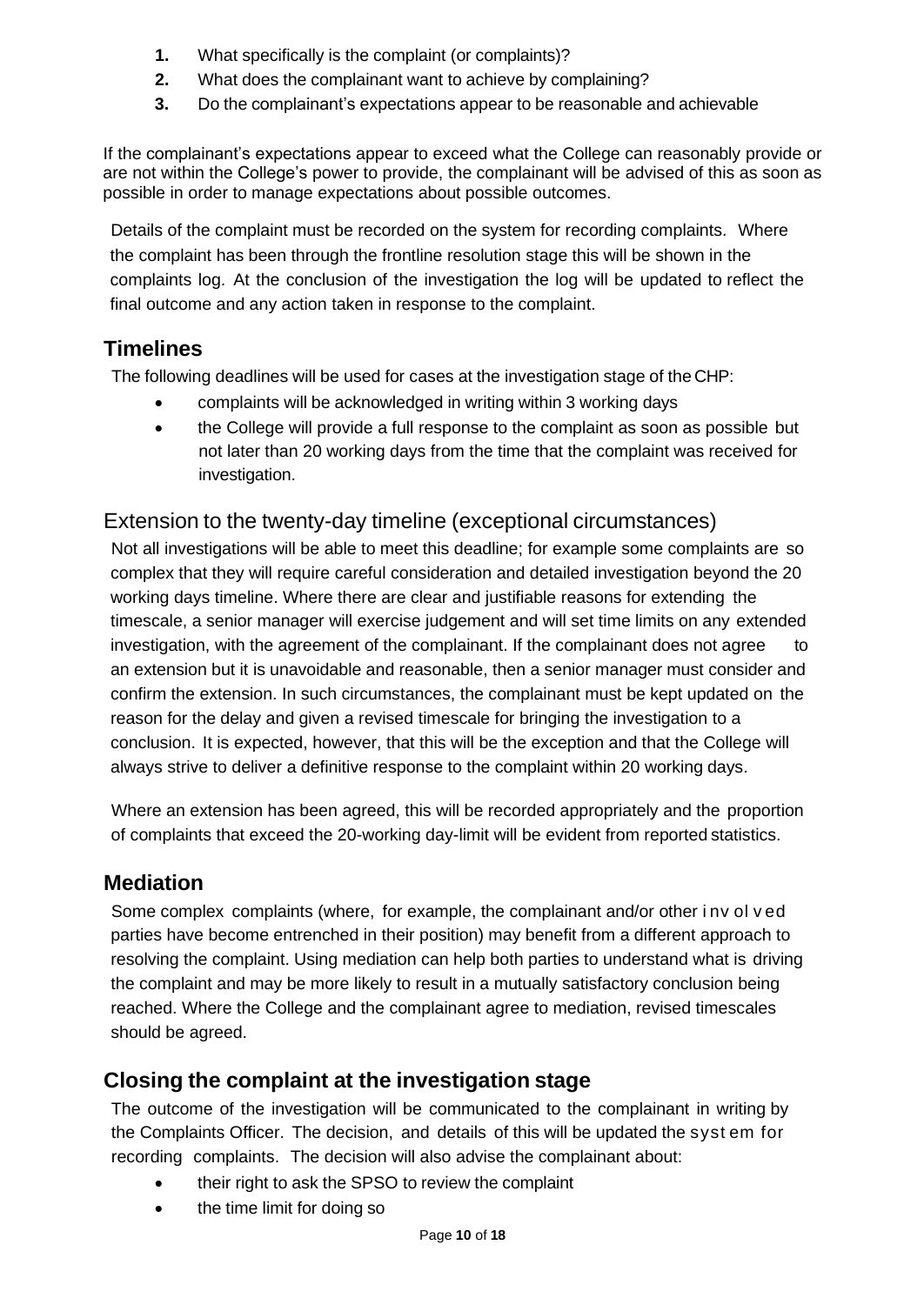• how to contact the SPSO

# <span id="page-10-0"></span>**Independent External Review (SQA or other awarding body)**

The SQA and other awarding bodies are responsible for ensuring the quality of courses for which they are the awarding body. Additionally, for qualifications that are regulated, SQA Accreditation is ultimately responsible for ensuring the quality of these qualifications, associated courses and the awarding bodies which award them. SQA and other awarding bodies will consider complaints from members of the public about issues relating to course quality if they remain dissatisfied by the college's response.

Once the investigation stage has been completed, if the complainant is still dissatisfied with the decision or the way we dealt with the complaint, they can ask the SPSO or the Scottish Qualifications Authority (SQA) (or other awarding body) to review it. For qualifications that are regulated through SQA, if the complainant remains dissatisfied with the way the awarding body has handled the complaint then they may complain to the qualifications regulator, SQA Accreditation.

Students should be advised that SPSO does not have the power to revise course awards. Only the SQA and other awarding bodies have the power to do this and students should always approach the SQA or other awarding body through the relevant procedure where this is what they want to achieve as a result of their complaint, following completion of the College CHP. In all cases, the complaint must first have been considered by the College.

# <span id="page-10-1"></span>**Independent External Review (SPSO)**

Once the investigation stage has been completed, the complainant is entitled to ask the SPSO to look at their complaint. The SPSO considers complaints from people who remain dissatisfied at the conclusion of the College's CHP. The SPSO looks at issues such as service failure and maladministration (administrative fault) as well as the way the College has handled the complaint.

#### **Information about the SPSO**

The Scottish Public Services Ombudsman (SPSO) is the final stage for complaints about public services in Scotland. If you remain dissatisfied after the College CHP has been fully exhausted, you can ask the SPSO to look at your complaint. The SPSO cannot normally look at complaints:

- where you have not exhausted the College's complaints handling procedure
- more than 12 months after you became aware of the matter you want to complain about, or
- that have been or are being considered in court.

#### **The SPSO's contact details are:**

#### **In person**

If you would like to visit in person, you must arrange an appointment first by phoning 0800 377 7330.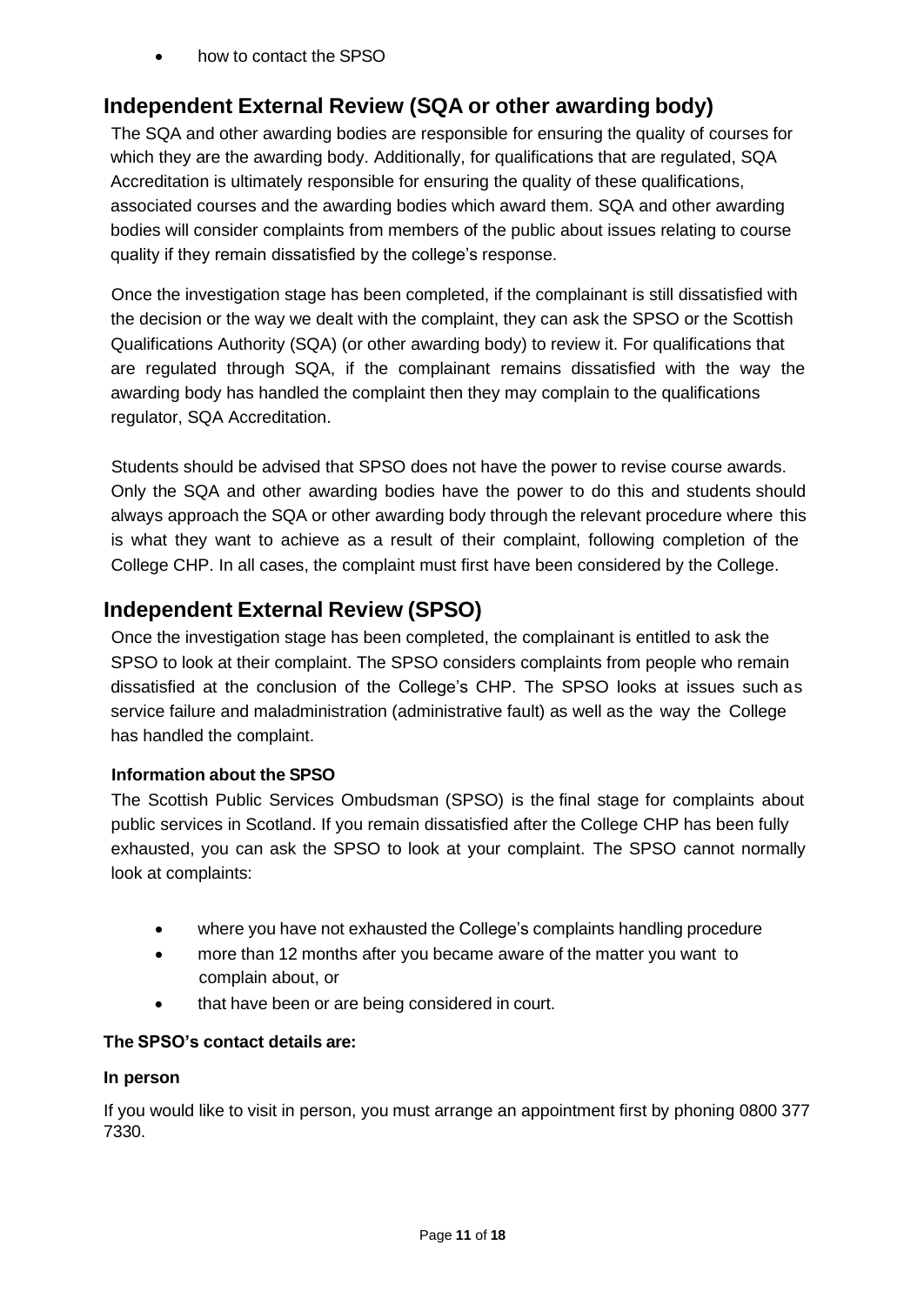#### **Address**

Scottish Public Services Ombudsman

Bridgeside House

99 McDonald Road

Edinburgh

EH7 4NS

Opening hours, Monday, Wednesday, Thursday and Friday 9am-5pm; Tuesday 10am-5pm.

### **By post**

Freepost SPSO

This is all you need to write on the envelope, and you don't need to use a stamp.

#### **Fax**

0800 377 7331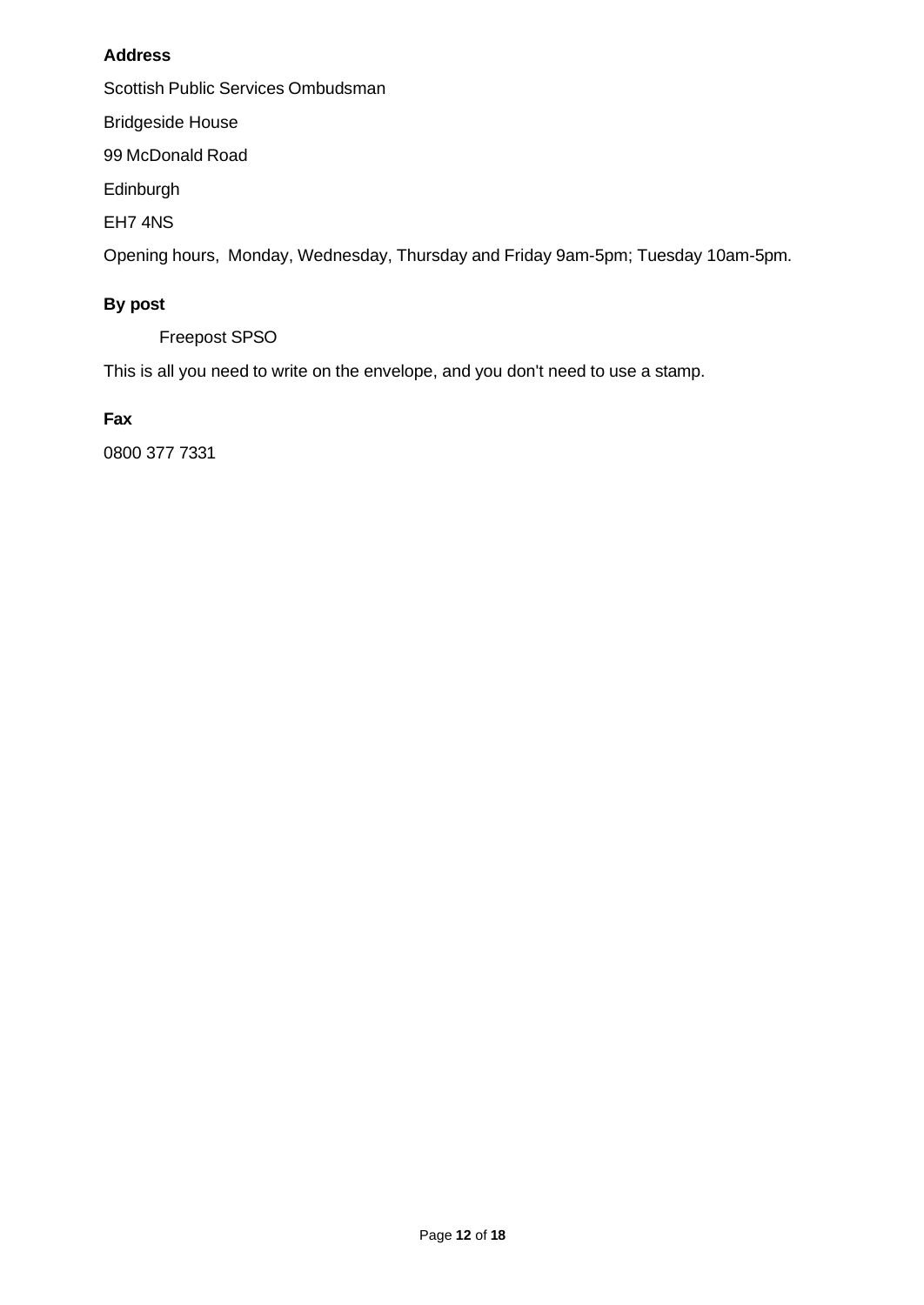# <span id="page-12-1"></span><span id="page-12-0"></span>**Roles and Responsibilities**

#### **All staff will be aware of:**

- the College CHP
- how to handle and record complaints at the frontline resolution stage
- who they can refer a complaint to if they are unable to handle the matter personally
- the need to try and resolve complaints early and as locally (within their department) as possible; and
- their clear authority to attempt to resolve any complaints they may be called upon to deal with.

#### **The Director of Academic Affairs will ensure that:**

- the College's final position on a complaint investigation is signed off by an appropriate senior officer in order to provide assurance that this is the definitive response of the College and that the complainant's concerns have been taken seriously
- it maintains overall responsibility and accountability for the management and governance of complaints handling within the College
- it has an active role in, and understanding of, the CHP (although not necessarily involved in the decision-making process of complaints handling)
- mechanisms are in place to ensure a consistent approach to the way complaints handling information is managed, monitored, reviewed and reported at all levels in the College
- complaints information is used to improve services, and this is evident from regular publications.

**Principal:** The Principal provides leadership and direction to the College. This includes ensuring that there is an effective CHP with a robust investigation process which demonstrates that organisational learning is in place. The Principal may delegate responsibility for the procedure but must receive assurance of complaints performance by way of regular reporting. They should also ensure that complaints are used to identify service improvements, and that these improvements are implemented, and learning fed back to the wider organisation as appropriate.

**Manager(s):** As Complaints Investigators, these members of staff will be responsible for preparing and signing response letters to complainants and therefore must be satisfied that the investigation is complete and that their response addresses all aspects of the complaint.

**Complaints Investigator:** The Complaints Investigator is a suitably trained staff member responsible f or the conduct of the complaints investigation and is involved in the investigation and the co-ordination of all aspects of the response to the complainant. This may include preparing a comprehensive written report, including details of any recommended procedural changes to service delivery.

Complaints Investigators must have a clear remit to investigate effectively and reach robust decisions on more complex complaints. This also requires clear direction and support from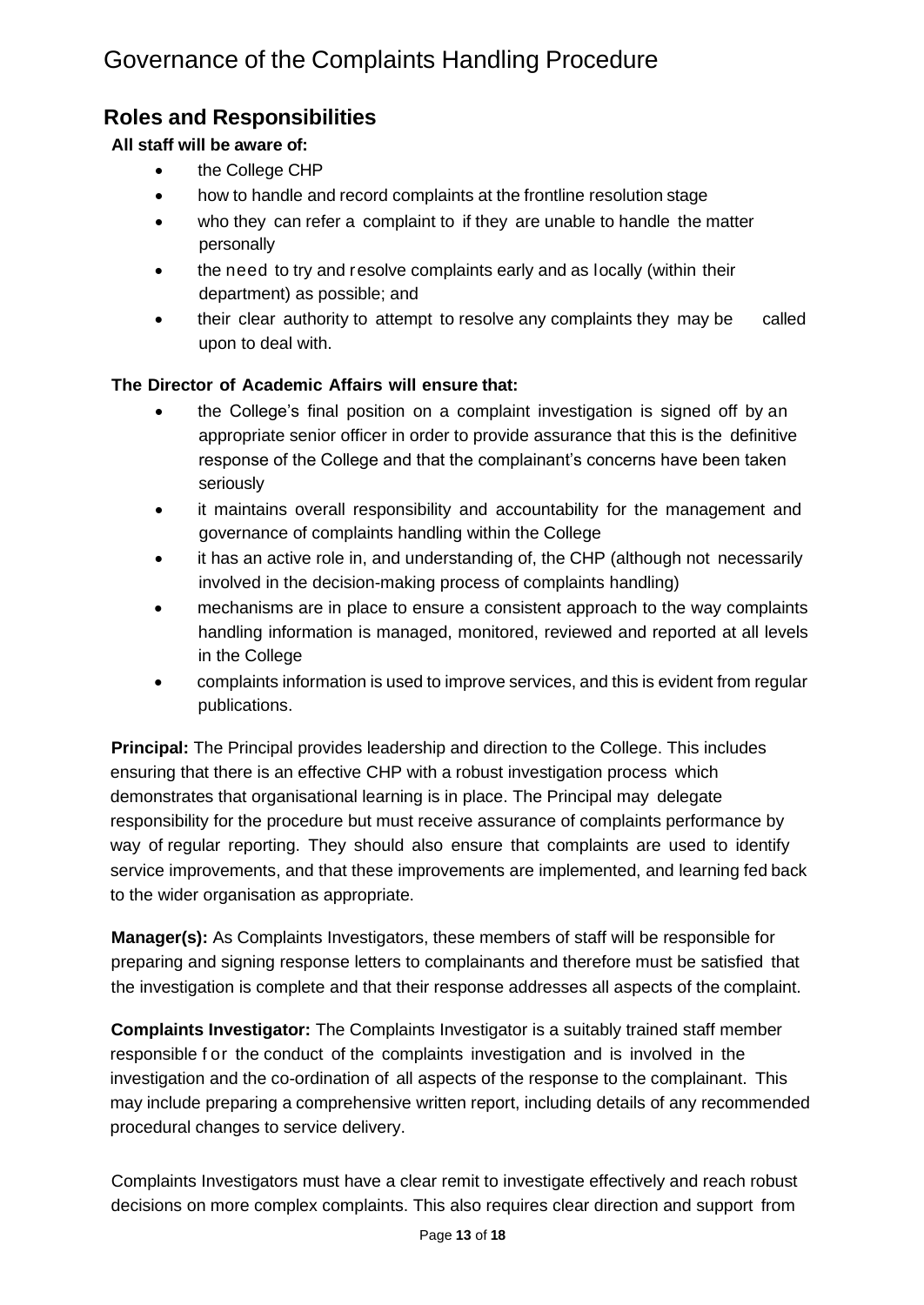senior management on the extent and limits of discretion and responsibilities in investigating and resolving complaints, including the ability to identify failings, take effective remedial action and apologise, where it is appropriate to do so.

**All Staff:** A complaint may be made to any member of staff. All staff will therefore undertake appropriate training so that they are aware of the CHP and how to handle and record complaints at the frontline resolution stage. They should also be aware of who to refer a complaint to, in case they are not able to personally handle the matter. We encourage all staff to try to resolve complaints early, as close to the point of service delivery as possible, and quickly to prevent escalation.

All staff should ensure that when a complaint is received, the complaint form is completed and forwarded to the Complaints Officer for updating of the complaint recording database.

**Quality Office:** The Complaints Officer is responsible for acting as the SPSO Liaison Officer and will provide complaints information in an orderly, structured way within requested timescales, providing comments on factual accuracy on behalf of the College in response to SPSO reports, confirming recommendations have been implemented, and providing evidence to verify this.

The Complaints Officer is responsible for coordinating the complaint handling process and for the effective monitoring and reporting to senior management.

The Complaints Officer is responsible for keeping a record of complaints for analysis of recurring trends and for reporting to senior management, keeping records for at least 3 years.

# <span id="page-13-0"></span>**Complaints about Senior Staff**

Complaints about senior staff can be difficult to handle as there may be a conflict of interest for the staff investigating the complaint. When serious complaints are raised against senior staff it is particularly important that the investigation is conducted by an individual who is independent of the situation. A complaint against the College Principal will be referred to the Chairman of the Board of Management.

# <span id="page-13-1"></span>Recording, Reporting, Publicising and Learning

Valuable feedback is obtained through complaints. One of the objectives of this CHP is to identify opportunities to improve provision of services across the College. Staff must record all complaints so that complaints data can be evaluated and reported to senior management.

By recording and using complaints information in this way, the causes of complaints can be identified, addressed and, where appropriate, training opportunities can be identified and improvements introduced.

# <span id="page-13-2"></span>**Recording Complaints**

To collect suitable data, it is essential that all complaints are recorded in sufficient detail. The minimum requirements are as follows: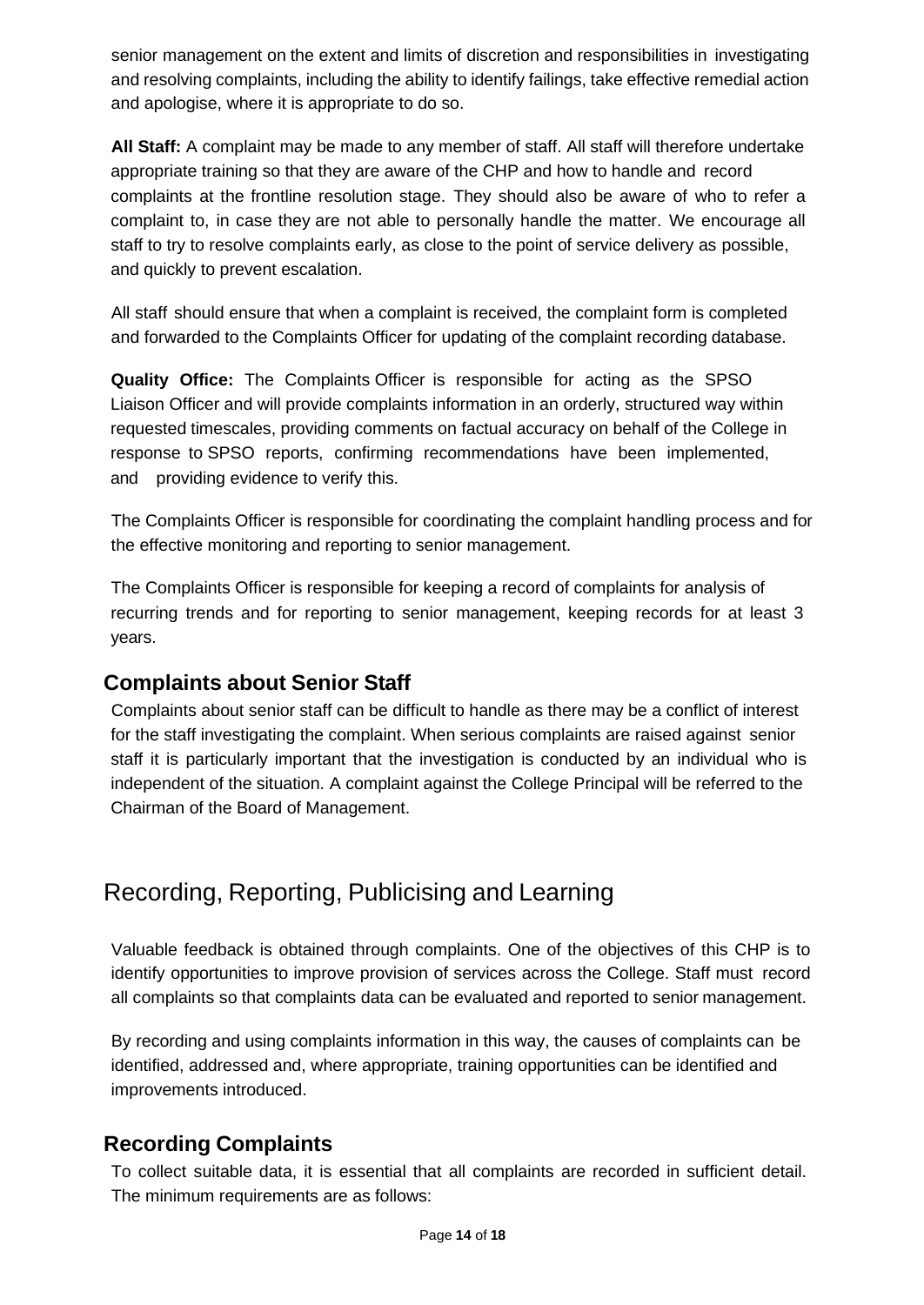- name and contact details of the complainant including student identification number (if applicable)
- date of receipt of the complaint
- how the complaint was received
- category of complaint
- staff member responsible for handling the complaint
- department to which the complaint relates
- action taken and outcome at frontline resolution stage
- date the complaint was closed at the frontline resolution stage
- date the investigation stage was initiated (if applicable)
- action taken and outcome at investigation stage (if applicable)
- date the complaint was closed at the investigation stage (if applicable)
- underlying cause and remedial action taken (if applicable)
- response times at each stage

The College has systems for recording complaints, their outcomes and any resulting action so that the complaint data can be used for internal reporting as indicated below.

# <span id="page-14-0"></span>**Reporting Of Complaints**

The College has a system for the internal reporting of complaints information. Regularly reporting the analysis of complaints information helps to inform management of where improvements are required. Information reported internally will include:

- performance statistics, complaint volumes, types of complaints, including the time taken and the stage at which complaints were resolved
- trends and outcomes of complaints and the actions taken in response including examples to demonstrate how complaints have helped improve services.

This information will be reported at least quarterly to senior management at the Quality & Academic Standards Committee (QASC) and at least annually to the College Board.

# <span id="page-14-1"></span>**Publicising Complaints Performance Information**

The College will report on complaints handling performance annually in line with SPSO requirements. This include s performance statistics showing the volume and t y pe of complaints and key performance details, including the time taken and the stage at which complaints were resolved.

# <span id="page-14-2"></span>**Learning From Complaints**

Complaints Investigators should satisfy themselves that all parties involved understand the findings of the investigation and any decisions made. Senior management will ensure that the College has procedures in place to act on issues that are identified.

These procedures facilitate:

- using complaints data to identify the root cause of complaints
- taking action to reduce the chance of this happening again
- recording the details of corrective action in the complaints file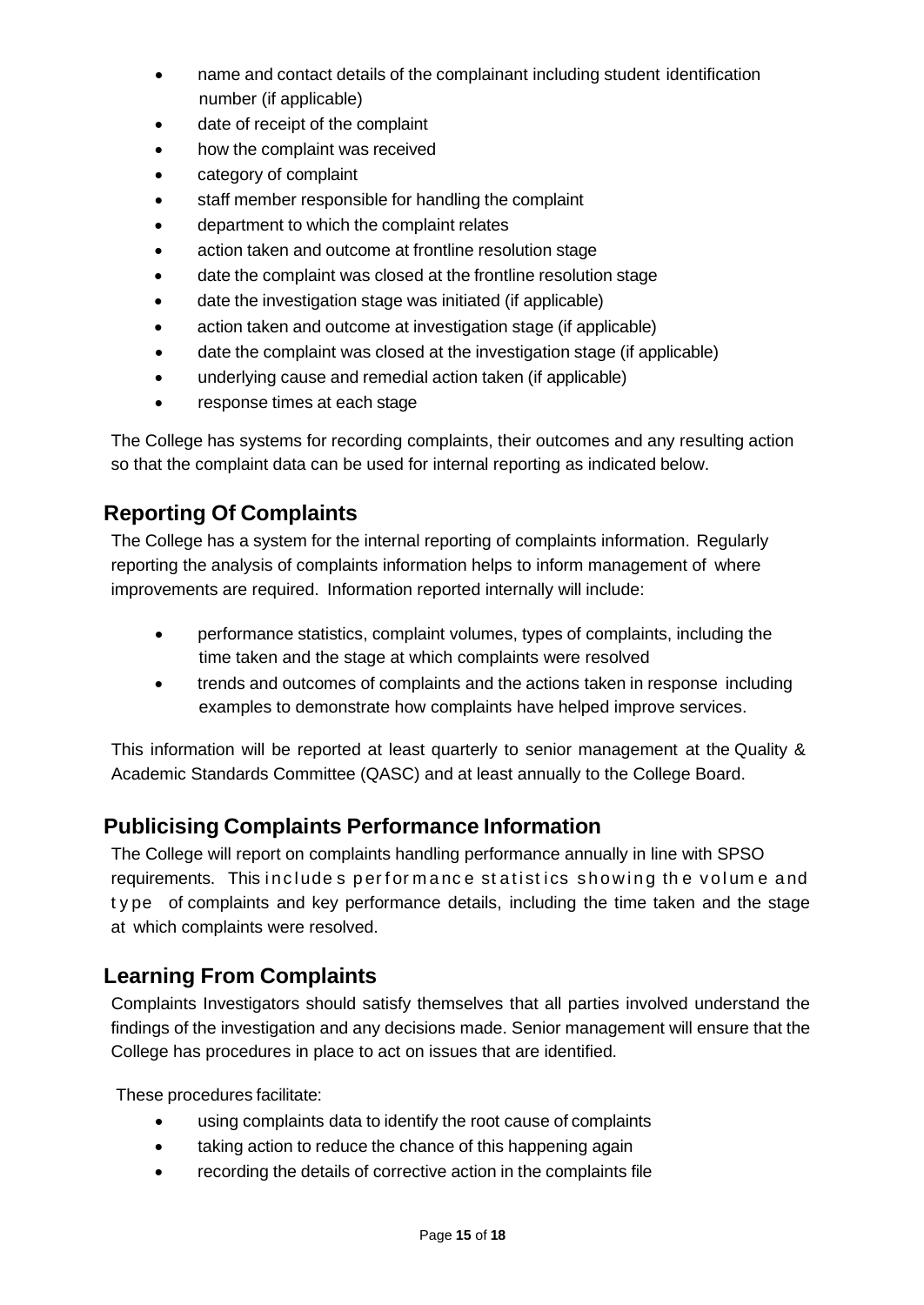systematically reviewing complaints performance reports to improve performance.

Analysis of management reports detailing complaints performance will help to ensure that any trends or wider issues which may not be obvious from individual complaints are quickly identified and addressed. Where the College identifies the need for service improvement:

- an officer (or team) will be designated the 'owner' of the issue, with responsibility for ensuring that any identified action is taken
- a target date will be set for the action to be implemented, and followed up on to ensure delivery within this timescale
- where appropriate, performance in the service area will be monitored to ensure that the issue has been resolved.

# <span id="page-15-0"></span>**Maintaining Confidentiality**

Confidentiality is an important factor in conducting complaints investigations. The College will always have regard to any legislative requirements; for example, data protection legislation and also internal policies on confidentiality and the use of complainant information.

Complaints will be handled with an appropriate level of confidentiality and information released only to those who need it for the purposes of investigating or responding to the complaint. No third party will be told any more about the investigation than is strictly necessary in order to obtain the information required from them.

Where a complaint has been raised against a student or member of staff and has been upheld, the complainant will be advised of this. However, it would not be appropriate to share specific details affecting specific students or staff members, particularly where disciplinary action is taken.

# <span id="page-15-1"></span>**Managing Unacceptable Behaviour**

It is recognised that people may act out of character in times of trouble or distress. The circumstances leading to a complaint may result in the complainant acting in an unacceptable way. Complainants who display difficult behaviour may still have a legitimate grievance, and the College will treat all complaints seriously and assess them properly.

The actions of complainants who are angry, demanding or persistent may result in unreasonable demands on time and resources or unacceptable behaviour towards the College's staff. The College will, therefore, put into place policies and procedures to protect staff from such unacceptable behaviour. These policies and procedures will include the requirement to inform the complainant of any decision to restrict their access, their right of appeal, and any procedures for reviewing such a decision to restrict contact.

# <span id="page-15-2"></span>**Supporting The Complaint**

Anyone who receives, requests or is directly affected by the services the College provides has the right to access the College's CHP. Complainants who do not have English as a first language may need help with interpretation and translation services. Other complainants may have specific needs which the College will seek to address to ensure easy access to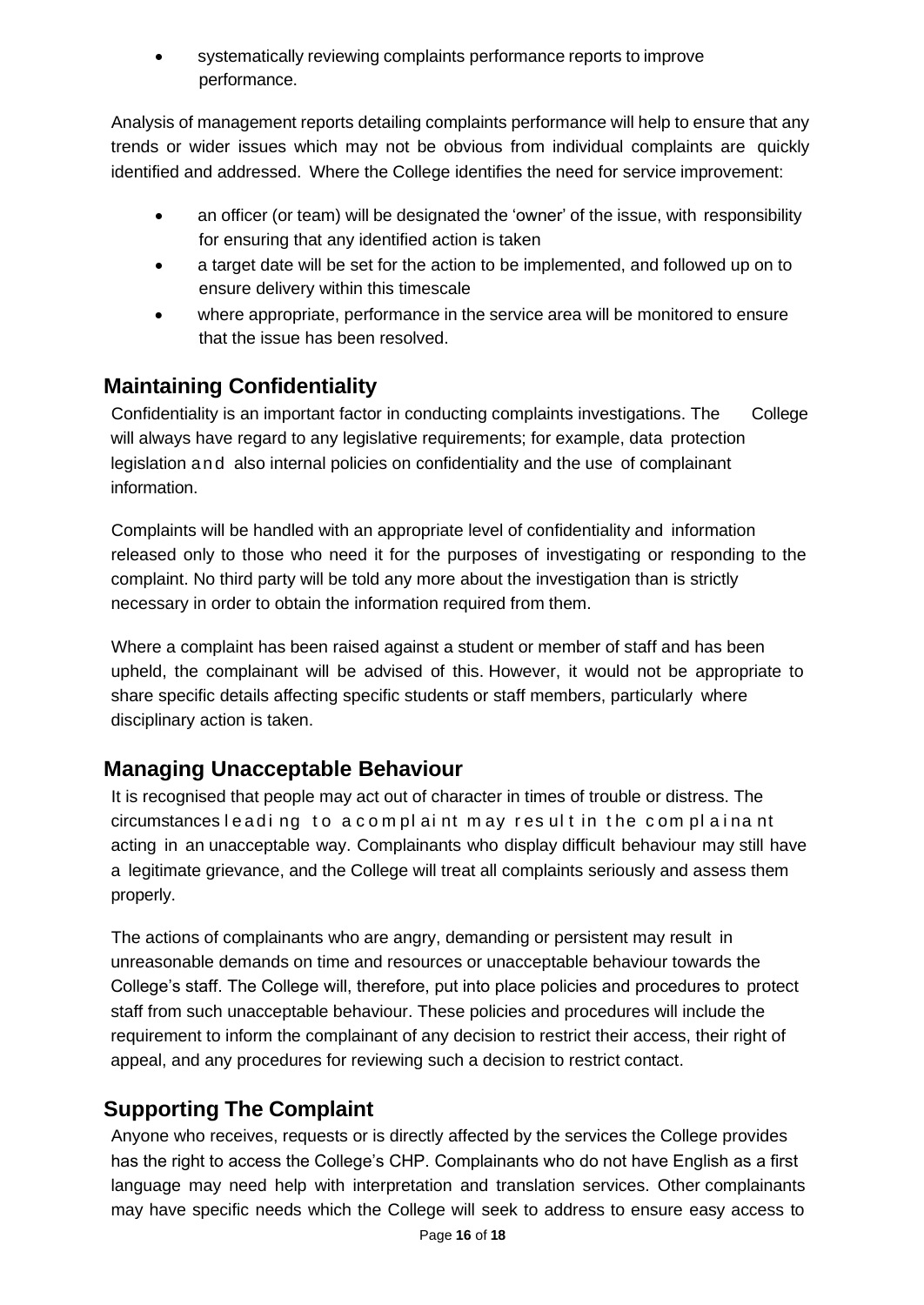the CHP by making reasonable adjustments to help the complainant. There are a number of support services available which can provide helpful support to those who wish to pursue a complaint with the College.

In the first instance complaints should be raised with those directly involved. Complainants can also seek advice from their course lecturer, their HISA representative or a member of the College student services staff.